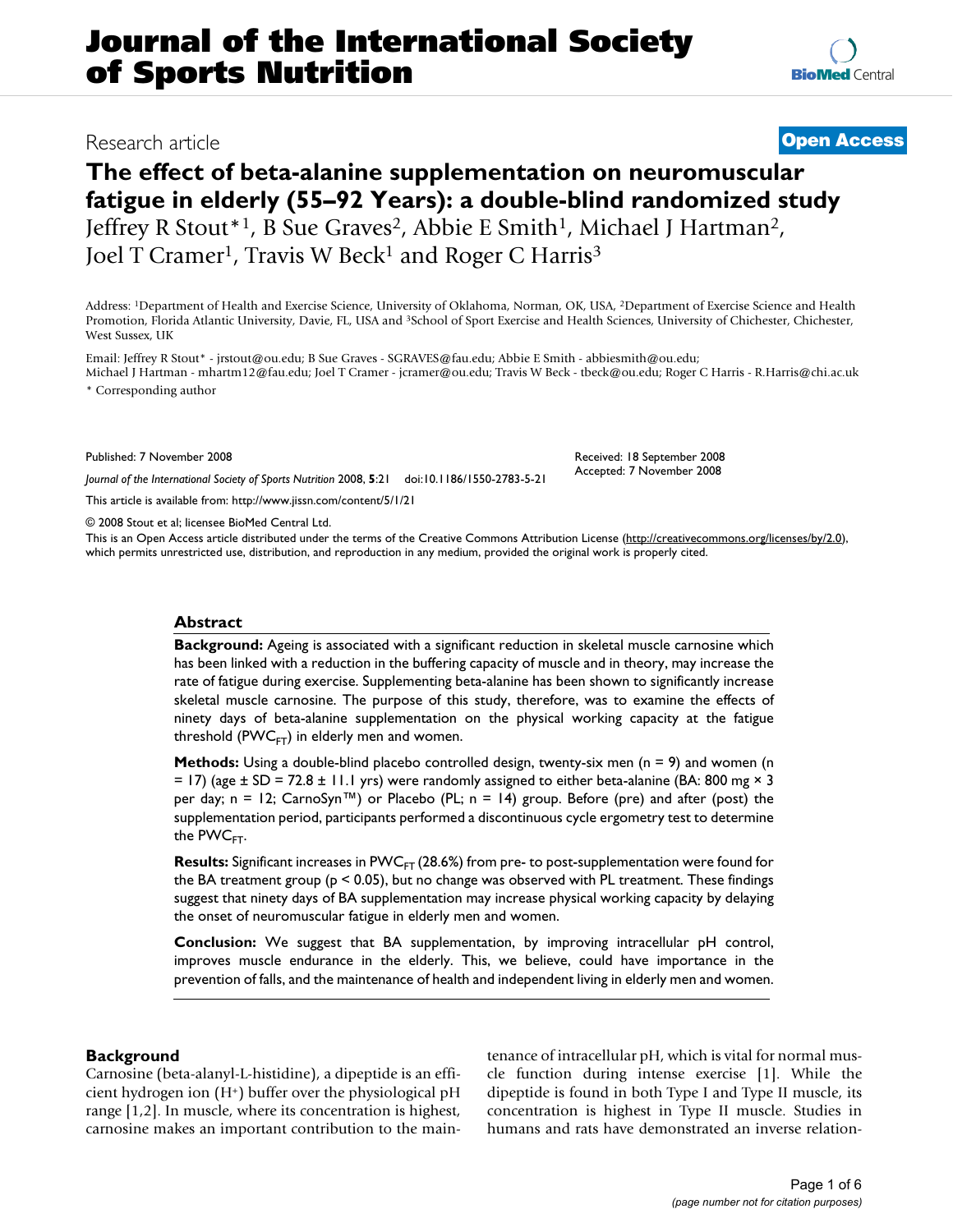ship between age and muscle carnosine content [3,4]. Sarcopenia, the loss in muscle mass with age, is associated with significant reductions in strength, power, and the ability to resist fatigue in elderly men and women [5,6]. Significant decreases in skeletal muscle and decline in muscle function are clearly evident after the age of fifty [5,7]. Deterioration of motor coordination, as a result of losses in strength and/or fatigue, is related to an increase in the frequency of falls [6,8] which repeatedly lead to injury and even deaths among the elderly [9].

A number of investigations have used surface electromyographic (EMG) procedures to identify the power output associated with the onset of neuromuscular fatigue (NMF) during cycle ergometry [10-12]. NMF is typically characterized by an increase in the electrical activity of the working muscles over time [11,13]. Moritani et al. [11] suggested that the fatigue-induced increase in EMG amplitude is a result of progressive recruitment of additional motor units (MU) and/or an increase in the firing frequency of MUs that have already been recruited. De Vries et al. [13] developed a submaximal discontinuous cycle ergometer test utilizing this concept of progressive muscle activation and introduced the concept of "the physical working capacity at the fatigue threshold" ( $PWC_{FT}$ ). This utilized the EMG fatigue curves to identify the power output that corresponded to the onset of the NMF threshold.  $PWC_{ET}$  represents the highest power output that does not result in a significant increase in the electrical activity of the thigh muscle over time ( $p > 0.05$ ). PWC<sub>FT</sub> has been shown to be reliable [10], valid [10] and sensitive to changes in fitness levels and creatine supplementation [14] in older men and women (62 – 73 years). Furthermore, de Vries et al. [10] suggested that  $PWC_{FT}$  in elderly men and women may be more appropriate than the assessment of physical work capacity by measurement of maximal oxygen uptake capacity (i.e.,  $\text{VO}_2$ <sub>max</sub>). In addition, de Vries et al. [10] reported  $PWC_{FT}$  was a more sensitive measure of monitoring changes, in comparison to fitness tests that depend upon heart rate/power output relationships and/or maximal cardiac output.

Recently, Harris et al. [2] and Hill et al. [15] have shown that beta-alanine (BA) supplementation can significantly increase skeletal muscle carnosine levels, and that the increase is correlated to improvements in exercise performance. In addition, Stout et al. [16,17] used the PWC $_{\text{FT}}$ test to examine the effect of BA supplementation in young (18 to 30 years) men and women, and reported significant increases in PWC $_{\text{FT}}$  of 12 to 15% with BA supplementation. Accordingly, Stout et al. [16,17] suggested that the increase in  $PWC_{FT}$  was the result of a BA induced increase in skeletal muscle carnosine, increasing the muscle's capacity to buffer H+ during exercise. However, the effect of BA supplementation on PWC $_{\text{FT}}$  in elderly men and

women is presently unknown. In theory, increasing skeletal muscle carnosine levels, should improve muscle buffering capacity, leading to a delay in fatigue in certain types of exercise. These adaptations may translate into improved functional capacity during daily living tasks and quality of life. The purpose of this study, therefore, was to examine the effects of ninety days of BA supplementation on PW $C_{\text{ET}}$  in elderly men and women.

## **Methods**

#### *Subjects*

Twenty-six elderly men and women (Table 1) from independent-living communities in South Florida volunteered to participate in the study. None of the participants had any previous history of BA supplementation and maintained their regular activity and dietary patterns throughout the study. It should be noted; however, that BA is available from meat contained in the diet, although the amount ingested is highly variable according to the meat ingested, and of course quantity. Each participant had a physician's approval to participate in the study, and completed a health history questionnaire prior to partaking. None of the subjects had major orthopedic surgery within the previous year, history of asthma, heart or pulmonary disease, uncontrolled hypertension, and were not taking any medications that would interfere with exercise. All procedures were approved by the Institutional Review Board for Human Subjects. Prior to the initiation of the study, each participant was advised of any possible risks before providing written informed consent.

#### *Experimental design*

Immediately following pre-testing, the participants were randomly assigned to one of two treatment conditions using a double-blind placebo controlled design: (a) BA: 2.4 grams of beta-alanine in clear gelatin capsule (Carno-Syn™, Natural Alternatives International, San Marcos, CA, USA),  $n = 12$ ; or (b) PL: 2.4 grams of microcrystalline cellulose in clear gelatin capsule, n = 14. Each capsule contained 800 mg and was identical in appearance. One capsule was ingested three times per day for ninety days with meals, then within 3 to 5 days participants were posttested. During the course of the study, the participants were asked to maintain their normal dietary and activity pattern and refrain from starting additional nutritional supplements and nonprescription drugs. In addition, the participants were instructed to refrain from exhaustive physical exercise, caffeine, and alcohol consumption for

**Table 1: Subject characteristics mean (± SD)**

|                     | Age (yrs)       | Body Mass (kg)  | Height (cm)      |
|---------------------|-----------------|-----------------|------------------|
| $BA (n = 12)$       | $72.1 \pm 10.6$ | $74.2 + 16.2$   | $159.6 \pm 9.6$  |
| Placebo (n = $14$ ) | $73.4 \pm 11.9$ | $73.4 \pm 16.5$ | $153.4 \pm 10.7$ |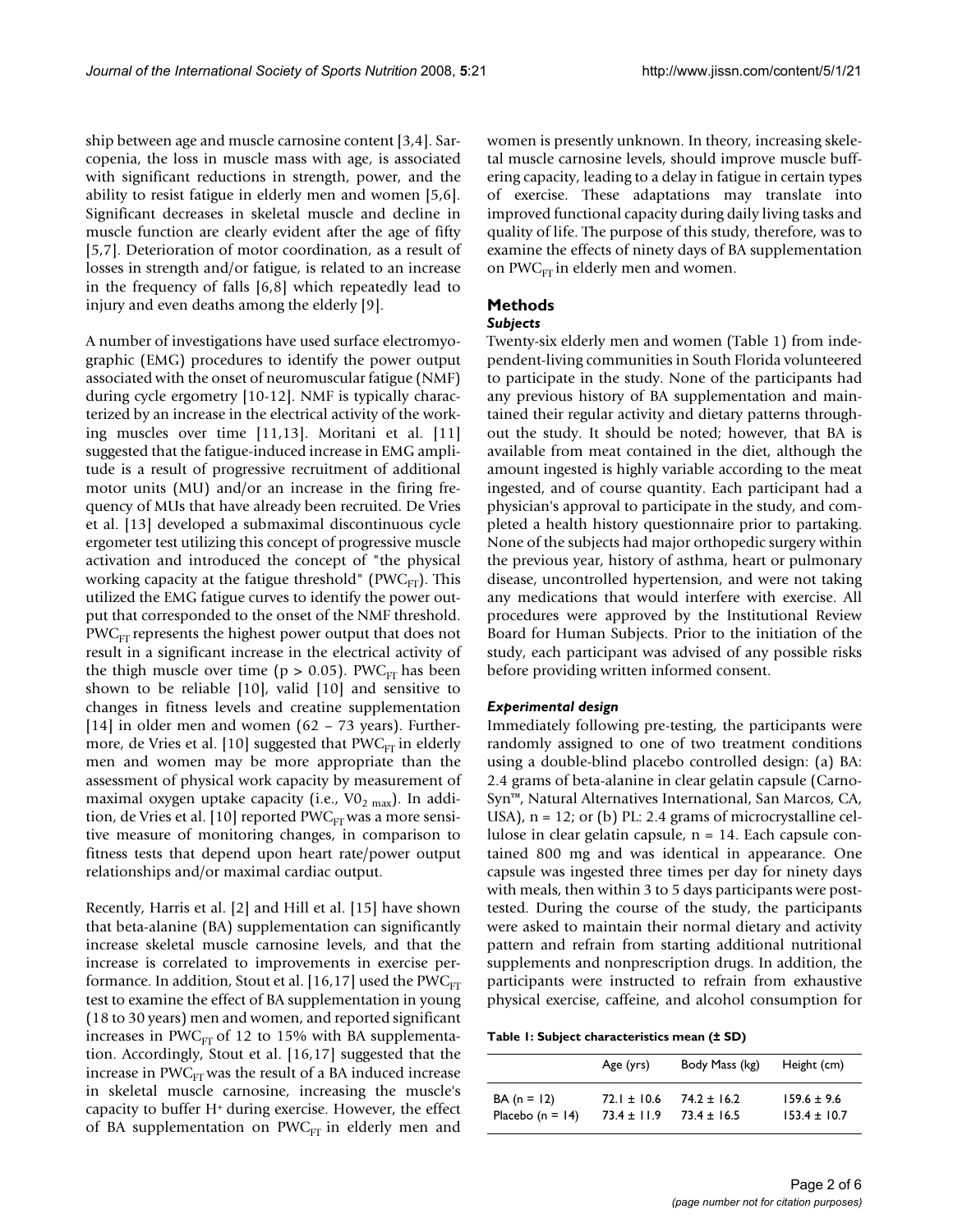24 hours prior to testing. Upon each visit to the testing area, the participants were questioned to assure that they had complied with the investigator's instructions and that they followed the supplementation protocol as directed. Subjects also kept a three-day food diary prior to the preand post-testing to ensure caloric intake was consistent.

#### *Electromyographic (EMG) measurements*

A bipolar (2.54 cm center-to-center) surface electrode (Quinton Quick prep silver-silver chloride) arrangement was placed on the right thigh over the lateral portion of the vastus lateralis muscle, midway between the greater trochanter and the lateral condyle of the femur. The reference electrode was placed over the spinous process of the 7th cervical vertebrae. Interelectrode impedance was kept below 5000 ohms by careful abrasion of the skin. The raw EMG signals were pre-amplified (gain:  $\times$  1000) using a differential amplifier (EMG100C, Biopac Systems, Inc., Santa Barbara, CA), sampled at 1000 Hz, and stored on a personal computer for off-line analysis. The EMG signals were later bandpass filtered from 10–500 Hz (2nd order Butterworth filter) and expressed as root mean square (rms) amplitude values (uVrms) by software (AcqKnowledge v3.7, Biopac Systems, Inc., Santa Barbara, CA).

### **Determination of PWC<sub>FT</sub>**

The PW $C_{\text{FT}}$  values were determined using the EMG amplitude values from the vastus lateralis muscle from the methods previously described by de Vries et al. [13]. The initial work rate for each participant was determined by the principal investigator, based on the participant's estimate of his or her physical fitness. The subjects began pedaling (with toe clips) at 50 rpm on a calibrated, electronically-braked cycle ergometer (Corval 400, Quinton Instruments, Seattle, WA). Power output was increased 10 to 20 W for each two-minute stage of the discontinuous protocol. Rest intervals between bouts were sufficiently long to allow resting heart rate to return within 10 bpm of that obtained upon arrival to the laboratory. During each two-minute bout, six 10-second EMG samples were recorded from the vastus lateralis. The PWC $_{\text{FT}}$  was determined by averaging the highest power output that resulted in a non-significant (p > 0.05; single-tailed t-test) slope value for the EMG amplitude vs. time relationship and with the lowest power output that resulted in a significant ( $p \le 0.05$ ) slope value [13].

Test-retest reliability for the  $\text{PWC}_{\text{FT}}$  test was determined from 11 participants measured 14 days apart. The intraclass correlation coefficient (ICC) was 0.83 (SEM = 8.4 W). No significant difference ( $p > 0.05$ ) was noted between the mean PWC<sub>FT</sub> values from trial 1 (45.9  $\pm$  17.3 W) to trial 2 (48.3  $\pm$  18.1 W). These results were similar to de Vries et al. [13] who reported no significant ( $p > 0.05$ ) difference from trial 1 (108.8  $\pm$  53.3 W) and trial 2 (109.1  $\pm$ 

49.4 W) and an ICC of 0.97 in 16 well-trained elderly men and women (67.6  $\pm$  5.6 years). The difference in mean  $PWC_{ET}$  values between the current participants versus the de Vries et al. [13] could be due to the mean age difference or trained [13] versus untrained (current study) status of the participants.

#### *Statistical Analysis*

Data were analyzed using  $2 \times 2$  [treatment (BA vs. PL)  $\times$ time (pre- vs. post)] repeated measures analysis of variance (ANOVA). If a significant interaction or main effect occurred, follow-up analyses using dependent samples ttests were run. Prior to all statistical analyses, the alpha level was set to  $p = 0.05$  to determine statistical significance. Data were analyzed using SPSS version 12.0 (SPSS Inc., Chicago, IL) software.

### **Results**

A significant interaction was evident between treatment and time for  $PWC_{FT}$  (p = 0.007). A dependent samples ttest demonstrated an increase in  $PWC_{FT}$  (28.6%) from pre- to post-supplementation with BA ( $p < 0.05$ ), but no significant change for the PL group (Figure 1). Furthermore, 67% of the individuals in the BA group demonstrated improvements from pre- to post-PWC $_{\text{FT}}$  values, compared to 21.5% of the individuals in the PL group (Figure 2).

### **Discussion**

Data from this study suggest that ninety days of BA supplementation may increase physical working capacity in elderly men and women. These findings may be clinically significant, as a decrease in functional capacity to perform daily living tasks has been associated with an increase in mortality [18], primarily due to increased risk of falls [9]. Further, deVries et al. [13] and Alexander et al. [8] have suggested that falls may be related to fatigue-induced deterioration of motor coordination. Thus, an improved resistance to fatigue, as reported in this study, (Figure 1 and 2) may be important to consider when working with a similar population.

The concept of physical working capacity (PWC), a measure of aerobic power, muscular endurance and efficiency is typically measured by oxygen consumption rate  $(VO<sub>2</sub>)$ during a maximal graded exercise test (GXT) [19]. Recently, several studies have reported on the effects of BA supplementation on  $PWC_{ET}$  during incremental cycle ergometry tests in young men and women [16,17]. Stout et al. [16,17] reported that 28 days of BA supplementation in a younger population (21–27 years) resulted in a significant increase in PWC $_{\text{FT}}$  by 12 – 15%, respectively. In agreement, the current study demonstrated a 28.5% increase in PWC $_{ET}$ after ninety days of BA supplementation. The two-fold increase in  $PWC_{FT}$  in the elderly com-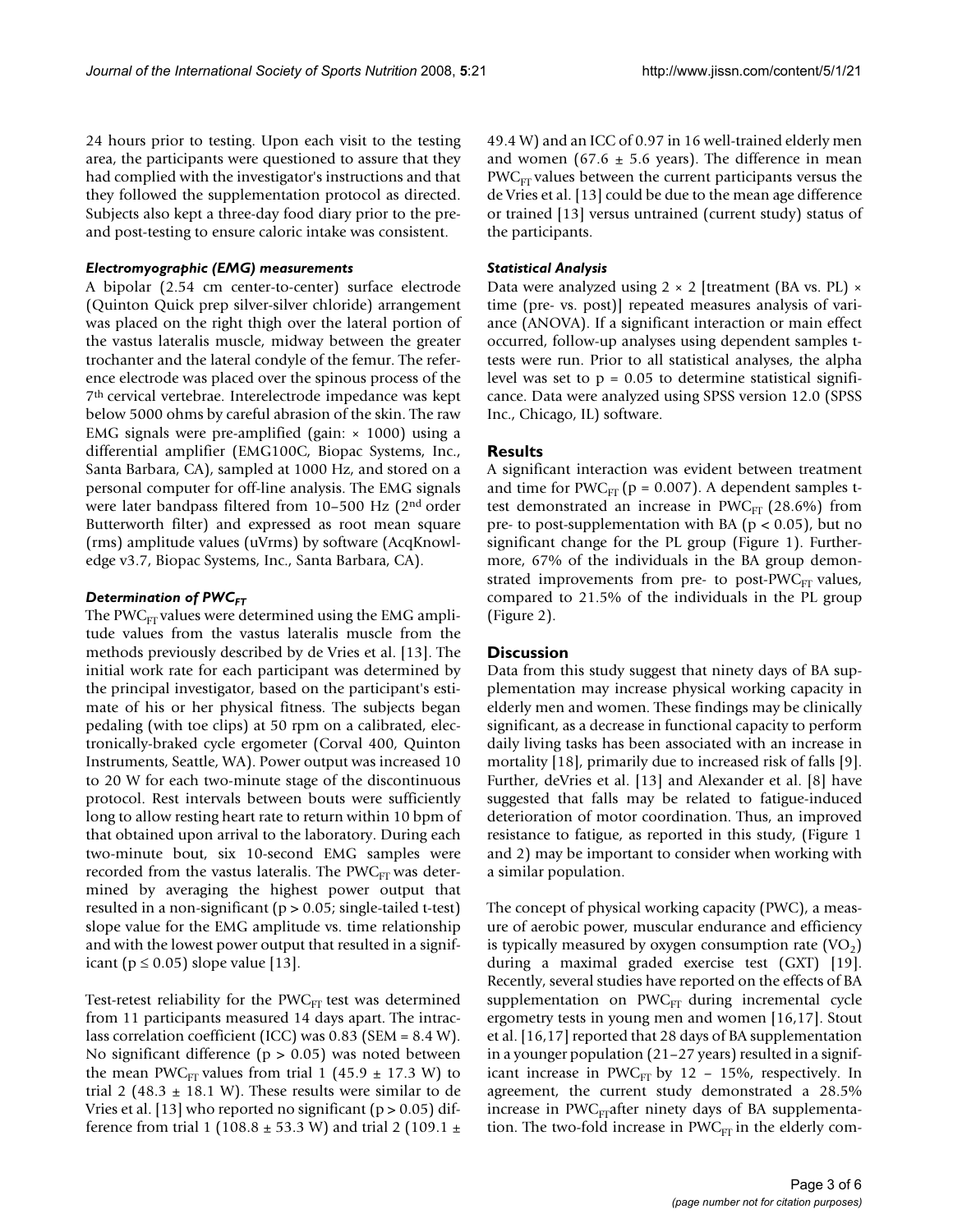

Pre- to post-test values for physical working capacity at fatigue threshold (PWC<sub>FT</sub>) for BA and PL groups. \* Indicates a significant difference from pre- to post.  $(p < 0.01)$ .

pared to young men and women in previous studies may be due to differences in initial skeletal muscle carnosine levels or supplementing duration. In support, Tallon et al. [4] reported that in Type II skeletal muscle, carnosine concentration was 47% lower in elderly (70.4  $\pm$  5.0 yrs) compared to younger  $(23.8 \pm 4.6 \text{ yrs})$  men and women, although Kim [20] found normal muscle carnosine levels in elderly Korean subjects with impaired glucose tolerance. Harris et al. [2] demonstrated that 28 days of BA supplementation significantly (60%) increased skeletal muscle carnosine levels while Hill et al. [15] demonstrated a further 20% increase when BA supplementation was continued for an additional 35 days. In light of these reports, the greater change in  $PWC_{FT}$  in elderly participants in the present study, compared to previous studies in young men and women, was most likely due to both initial carnosine levels and length of time of BA supplementation.

De Vries et al. [13] suggested the PWC $_{\text{FT}}$  test may be more appropriate and sensitive to training effects on PWC in elderly, compared to other methods (i.e.  $VO_{2 \text{ max}}$ ) that require maximal effort and may be ill-advised or possibly hazardous in this population. To our knowledge, this is the first study to examine the effects of BA supplementation using the PWC $_{\text{FT}}$  test in elderly men and women.

However, de Vries et al. [13] did examine the effects of 10 weeks of moderate intensity (70% PWC $_{\text{FT}}$ ) endurance training three times per week on  $PWC_{FT}$  in elderly men and women (67.9  $\pm$  5.3 years). The results showed a significant ( $p < 0.05$ ), 30% increase in PWC<sub>FT</sub> as a result of the endurance training. While the results by de Vries et al. [13] support and recommend endurance training as a means to significantly improve physical working capacity, it should be noted that the elderly subjects in the current study were untrained, and the  $28.5\%$  increase in PWC $_{\text{FT}}$ occurred without any type of additional training during the ninety days of supplementation.

It has been proposed that exercise-induced decreases in intramuscular pH may interfere with the excitation-contraction coupling process of skeletal muscle, which, in turn may lead to decreases in power output and fatigue [21]. Maintaining the intracellular pH during exercise could therefore be important for normal muscle function in the elderly [4]. In order to maintain pH homeostasis, various buffering systems are involved, including active H+ export from muscle [2]. However, the immediate line of defense remains the buffering of H+ by intracellular physico-chemical buffers, principally phosphates and carnosine. Marsh et al. [22] demonstrated that there was a significant delay in the onset of intracellular acidosis dur-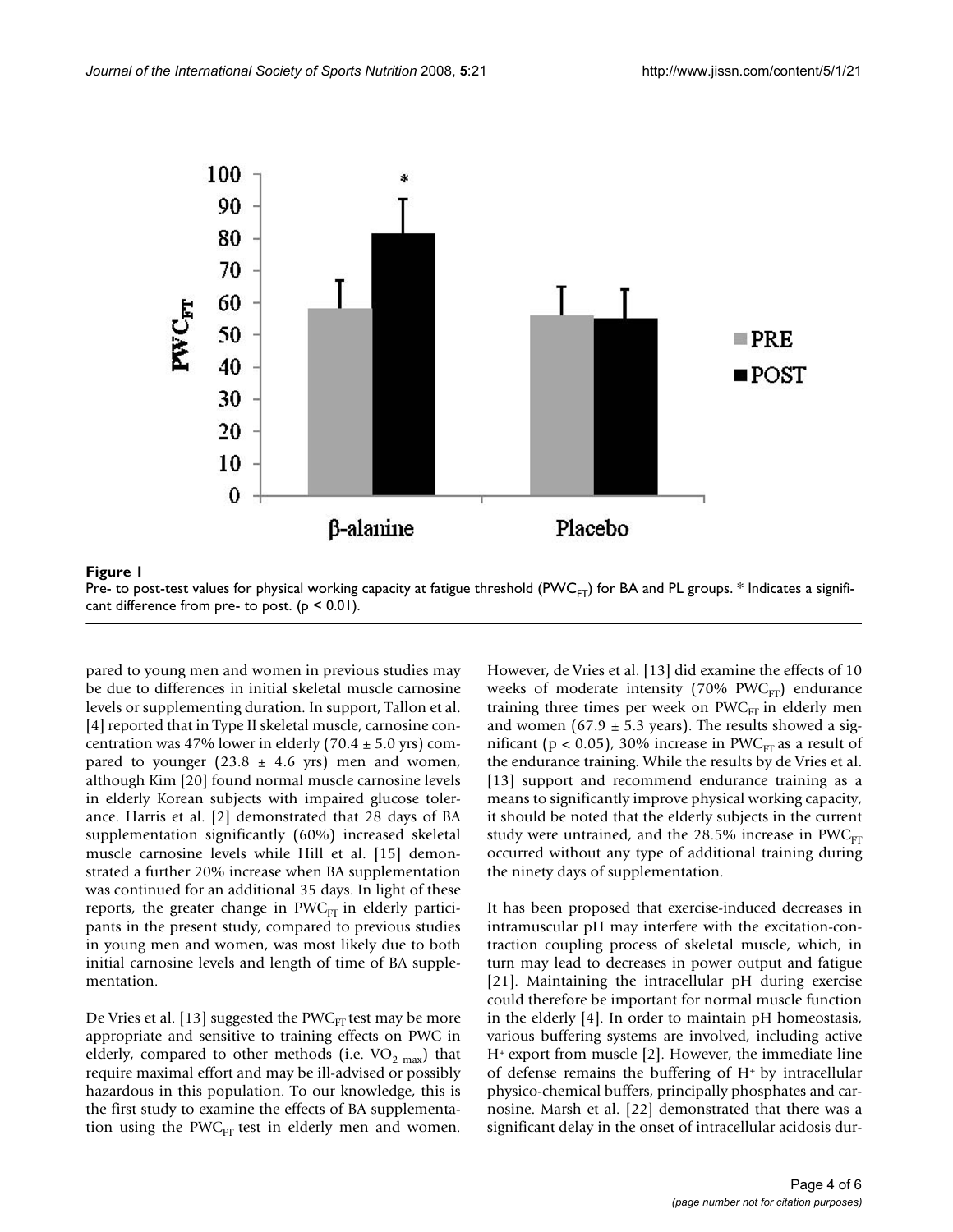

# The percent change values for the physical working capacity at fatigue threshold (PWCFT vidual in the BA and placebo treatment groups, respectively **Figure 2** ) from pre- to post-test for each indi-

The percent change values for the physical working capacity at fatigue threshold (PWC $_{F}$ ) from pre- to post-test for each individual in the BA and placebo treatment groups, respectively. Sixty-seven percent of the individuals in the BA group demonstrated improvements from pre- to post-PWCFT values, compared to 21.5% of the individuals in the placebo group.

ing progressive exercise after six weeks of moderate intensity training, resulting in an increased capacity for submaximal work in a similar cohort of elderly individuals. Improving the ability to buffer intramuscular H+ accumulation, therefore, appears to be an important factor for delaying the onset of fatigue and increasing exercise capacity in older men and women.

Based on these results, it is not unreasonable to expect that introducing BA supplementation to increase muscle carnosine levels, prior to starting an exercise program in elderly men and women, would lead to an improvement in the quality of training. This would be especially true if muscle carnosine contents were already reduced with elderly persons. The limiting factor for muscle carnosine synthesis is the availability of BA, obtained either from uracil degradation in the liver or from the release of BA from the ingestion of carnosine (and related dipeptides in meat) [2]. From preliminary observations showing that the level of carnosine is reduced by up to 50% in vegetarian subjects [23], compared to age matched controls, it seems likely that the capacity of the body to produce BA is limited and capable of supporting only a limited capacity to synthesize carnosine. This is overcome in meat eaters through the dietary supply of BA. However, elderly subjects, maintained on a diet with a restricted meat intake would be expected to show a similar reduction in their muscle carnosine content as vegetarians, and to respond beneficially to BA supplementation.

### **Conclusion**

The results of this study suggest that ninety days of BA supplementation may have significantly increased intramuscular carnosine resulting in a  $28.5\%$  increase in PWC<sub>FT</sub> due to a greater H+ buffering capacity. However, future studies are needed to confirm our results while measuring changes in skeletal muscle carnosine content.

### **Authors' contributions**

JS assisted in study coordination, supervision, protocol development and statistical analysis. BG assisted in study coordination, data management and supervision. AS assisted in data management, statistical analysis and manuscript preparation. MH assisted in supervision, data management and study coordination. JC assisted in protocol development and manuscript preparation. TB assisted in manuscript preparation. RH assisted in protocol development and manuscript preparation.

#### **Acknowledgements**

We would like to thank The FAU Well Program, Boca Raton, Florida and Beth Shires and Heather Costa from John Knox Village, Pompano Beach, Florida for assisting us in subject recruitment. Mr. Pablo Costa and Ms. Erica Goldstein are acknowledged for their dedication and invaluable laboratory assistance. We would also like to thank Dr. John Wise and Natural Alternatives International, San Marcos, USA, for donating the Beta-Alanine (CarnoSynTM) and Placebo in randomized and double- blind fashion. The results of the present study do not constitute an endorsement by the American College of Sports Medicine.

#### **References**

1. Harris RC, Marlin DJ, Dunnett M, Snow DH, Hultman E: **[Muscle](http://www.ncbi.nlm.nih.gov/entrez/query.fcgi?cmd=Retrieve&db=PubMed&dopt=Abstract&list_uids=1982938) [buffering capacity and dipeptide content in the thorough](http://www.ncbi.nlm.nih.gov/entrez/query.fcgi?cmd=Retrieve&db=PubMed&dopt=Abstract&list_uids=1982938)-**